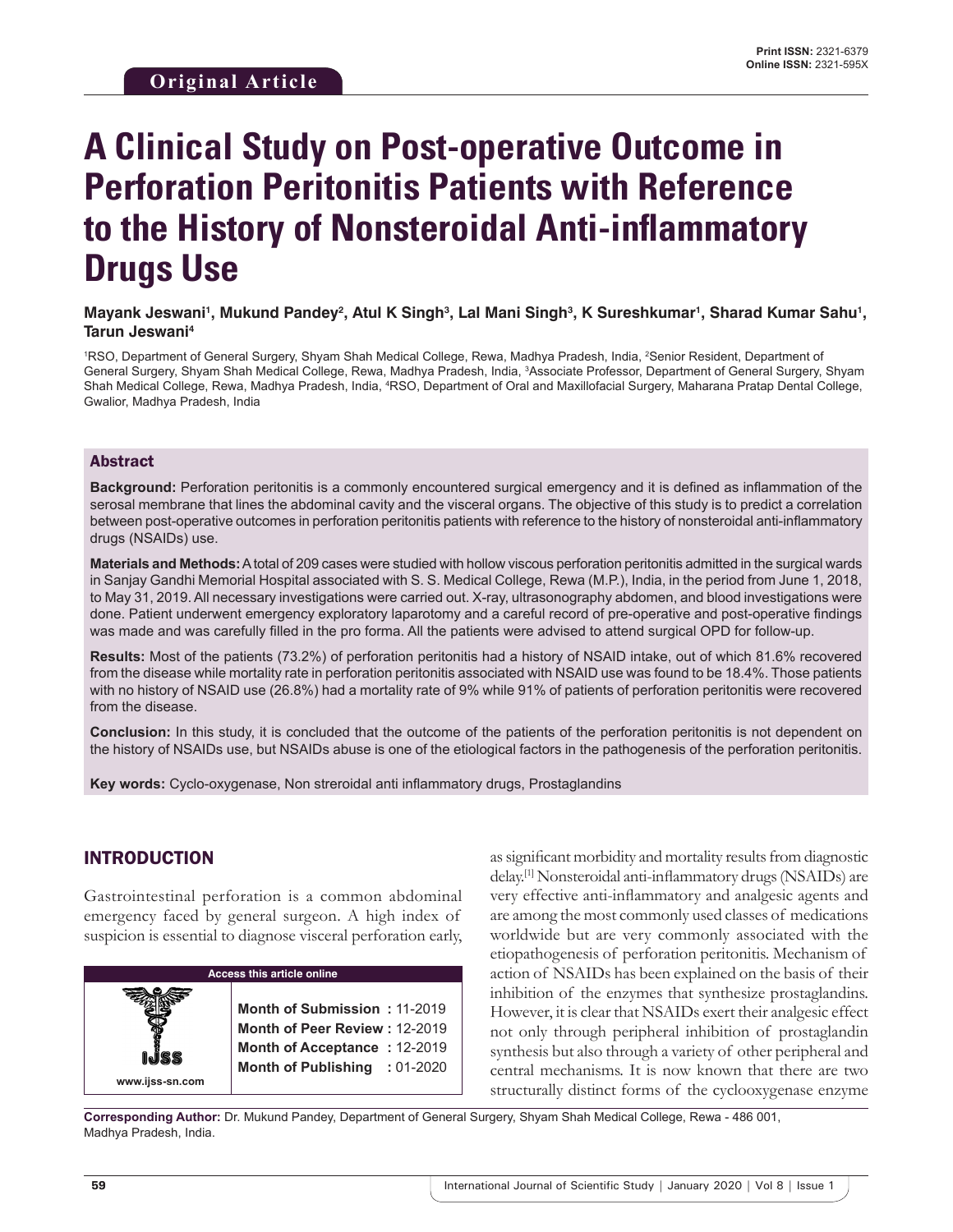(COX-1 and COX-2). COX-1 is a constitutive member of normal cells and COX-2 is induced in inflammatory cells. Inhibition of COX-2 activity represents the most likely mechanism of action for NSAID-mediated analgesia, while the ratio of inhibition of COX-1 to COX-2 by NSAIDs should determine the likelihood of adverse effects. In addition, some NSAIDs inhibit the lipoxygenase pathway, which may result in the production of algogenic metabolites. Reduction in the prostaglandins synthesis by inhibition of the COX-1 and COX-2 enzymes by the use of NSAIDs reduces the mucous production by the gastric mucosal glands and hence reduces the thickness of the protective mucosal barrier which causes perforation if the irritant persists.

Omitting the use of NSAIDs, time of presentation to the hospital, early surgical intervention, and post-operative care are important factors in determining the outcome of perforation peritonitis.

#### **Aims and Objectives**

A clinical study on postoperative outcome in perforation peritonitis patients with reference to the history of Nonsteroidal Anti-inflammatory Drugs abuse.

# MATERIALS AND METHODS

The proposed study entitled "A Clinical Study on post-operative outcome in perforation peritonitis patients with reference to the history of NSAIDs use" was carried out on 209 patients admitted in surgical wards in the Department of Surgery, Shyam Shah Medical College and Associated Sanjay Gandhi Memorial Hospital, Rewa, during the period of June 1, 2018, to May 31, 2019.

#### **Inclusion Criteria**

All cases of perforation peritonitis admitted in the Surgery Department of Shyam Shah Medical College and Associated Sanjay Gandhi Memorial Hospital, Rewa, and have consented for participation in the study.

## **Exclusion Criteria**

The following criteria were excluded from the study:

- 1. Patients left hospital during the course of treatment
- 2. Patients operated outside the institution
- 3. Patients with traumatic perforation peritonitis
- 4. Patients under 13 years of age due to different physiological status
- 5. Post-operative peritonitis
- 6. All pregnant females.

#### **Sample Size**

The sample size was 209 non-traumatic perforation peritonitis patients.

#### **Methodology**

All patients were admitted in the surgical ward of Sanjay Gandhi Memorial Hospital, Rewa, for the treatment of abdominal pain due to perforation peritonitis from June 1, 2018, to May 31, 2019.

Brief history was recorded such as duration of abdominal pain, nature of pain, relieved by medication, or by change in any posture, whether associated with fever or not, associated with any comorbid conditions, any drug abuse, use of alcohol or tobacco, corticosteroids or immunosuppressants for long time, and a detailed history regarding the use of NSAIDs were recorded. After confirming the diagnosis of perforation peritonitis, patients were resuscitated and underwent exploratory laparotomy and the results were concluded. Clinical examination included complete general examination of the patient along with per abdomen examination.

The general examination was usually performed in the supine position in adequate light and with proper exposure of the patient. Per abdomen examination was done in supine position with knee flexed in adequate light and proper exposure of the patient.

Most of the patients of perforation peritonitis had abdominal pain which was constant and severe. On general

# **Table 1: Outcome of perforation peritonitis patients in relation to NSAIDs use**

| <b>Number of patients</b>  | Total $(n)$ | <b>Recovered</b> |      | <b>Death</b> |     |
|----------------------------|-------------|------------------|------|--------------|-----|
|                            |             | n                | %    | n            | %   |
| History of NSAID taking    | 153         | 125              | 816  | 28           | 184 |
| No history of NSAID taking | 56          | 51               | 91   | 5            | 9   |
| Total                      | 209         | 176              | 84.2 | 33           | 158 |

NSAIDs: Nonsteroidal anti-inflammatory drugs

## **Table 2: Recovery of perforation peritonitis patients with relation to NSAIDs use**

| <b>Patients recovered</b><br>(Males/Females) | <b>History of NSAID</b><br>use $(n)$ | <b>No history of NSAID</b><br>use $(n)$ |
|----------------------------------------------|--------------------------------------|-----------------------------------------|
| Recovered males                              | 106                                  | 46                                      |
| Recovered females                            | 19                                   | 5                                       |
| Total                                        | 125                                  | 51                                      |

NSAIDs: Nonsteroidal anti-inflammatory drugs

## **Table 3: Mortality in perforation peritonitis patients with relation to NSAIDs use**

| <b>Number of deaths</b><br>(Male/Female) | <b>History of NSAID</b><br>use $(n)$ | <b>No history of NSAID</b><br>use $(n)$ |
|------------------------------------------|--------------------------------------|-----------------------------------------|
| Death in males                           | 20                                   | 5                                       |
| Death in females                         | 8                                    | 0                                       |
| Total                                    | 28                                   | 5                                       |

NSAIDs: Nonsteroidal anti-inflammatory drugs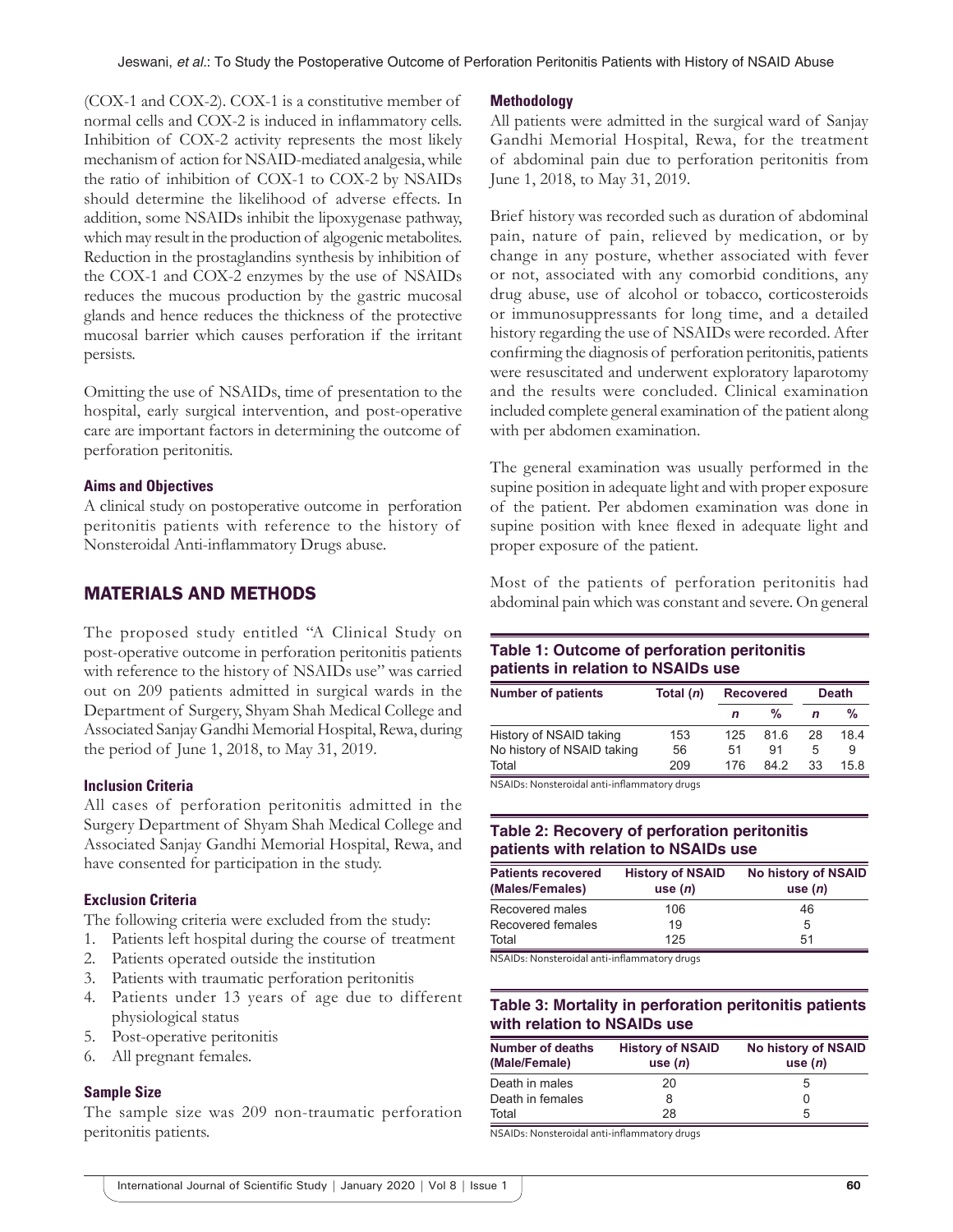examination, most of the patients were having tachycardia, hypotension, tachypnea, and inability to pass flatus and feces. On per abdomen examination, most of the patients had distended abdomen with diffuse tenderness along with diffuse guarding and board-like rigidity. On percussion, obliteration of liver dullness was found in most of the patients. On auscultation of the abdomen, bowel sounds were often found sluggish or absent. Tenderness was present on per rectal examination.

The presence of free gas under diaphragm in X-ray abdomen in standing position was mainstay for the diagnosis of perforation peritonitis. For the diagnosis of perforation peritonitis, X-ray abdomen has a sensitivity of 84.62% and specificity of 97.30%.

Ultrasonography, although, is not a primary modality for evaluating pneumoperitoneum, free gas can be detected on ultrasound when gas shadowing is present along the peritoneum. Ultrasonography has a sensitivity of 76.92% and specificity of 97.30% for the diagnosis of perforation peritonitis.

Computed tomography became an important tool in the detection and characterization of acute abdominal involvement in perforation peritonitis. Computed tomography imaging is often the initial modality in acute abdomen in a significant proportion of patients, and radiologists should have a high level of suspicion in detection and interpretation of peritoneal abnormalities. Contrastenhanced computed tomography has 100% specificity and sensitivity for the diagnosis of perforation peritonitis.

Laboratory investigations were carried out as per clinical relevance, including complete blood count, random blood sugar, serum electrolytes, renal function tests, liver function tests, blood grouping and typing, and Widal test. Thus, we observe the per abdomen clinical findings and presence of free gas under diaphragm in X-ray abdomen in standing position and results were calculated and tabulated accordingly.

# OBSERVATION AND RESULTS

It is evident from the above data that most of the patients (73.2%) of perforation peritonitis had a history of NSAID taking [Table 1 and Graph 1], out of which 81.6% recovered from the disease [Table 2 and Graph 2] while mortality rate in perforation peritonitis associated with NSAID taking was found to be 18.4% [Table 3 and Graph 3]. Those patients with no history of NSAID taking (26.8%) had a mortality rate of 9% while 91% recovered from the disease.  $P > 0.05$  is statistically insignificant which shows that after having perforation peritonitis, outcome of the patient is not dependent on history of taking NSAID.



**Graph 1: Correlation between outcomes of patients with nonsteroidal anti-inflammatory drug taking**



**Graph 2: Recovery of perforation peritonitis patients with relation to nonsteroidal anti-inflammatory drugs use**



**Graph 3: Mortality in perforation peritonitis patients with relation to nonsteroidal anti-inflammatory drugs use**

# **DISCUSSION**

NSAIDs can cause damage to the gastroduodenal mucosa through several mechanisms, including the topical irritant effect of these drugs on the epithelium, impairment of the barrier properties of the mucosa, suppression of gastric prostaglandin synthesis, reduction of gastric mucosal blood flow, and interference with the repair of superficial injury. The presence of acid in the lumen of the stomach also contributes to the pathogenesis of NSAID-induced ulcers and bleeding, by impairing the restitution process, interfering with hemostasis, and inactivating several growth factors that are important in mucosal defense and repair. In the present study, it was found that 73.2% of the patients of perforation peritonitis had a history of NSAID use, out of which 81.6% recovered from the disease while mortality rate in perforation peritonitis associated with NSAID